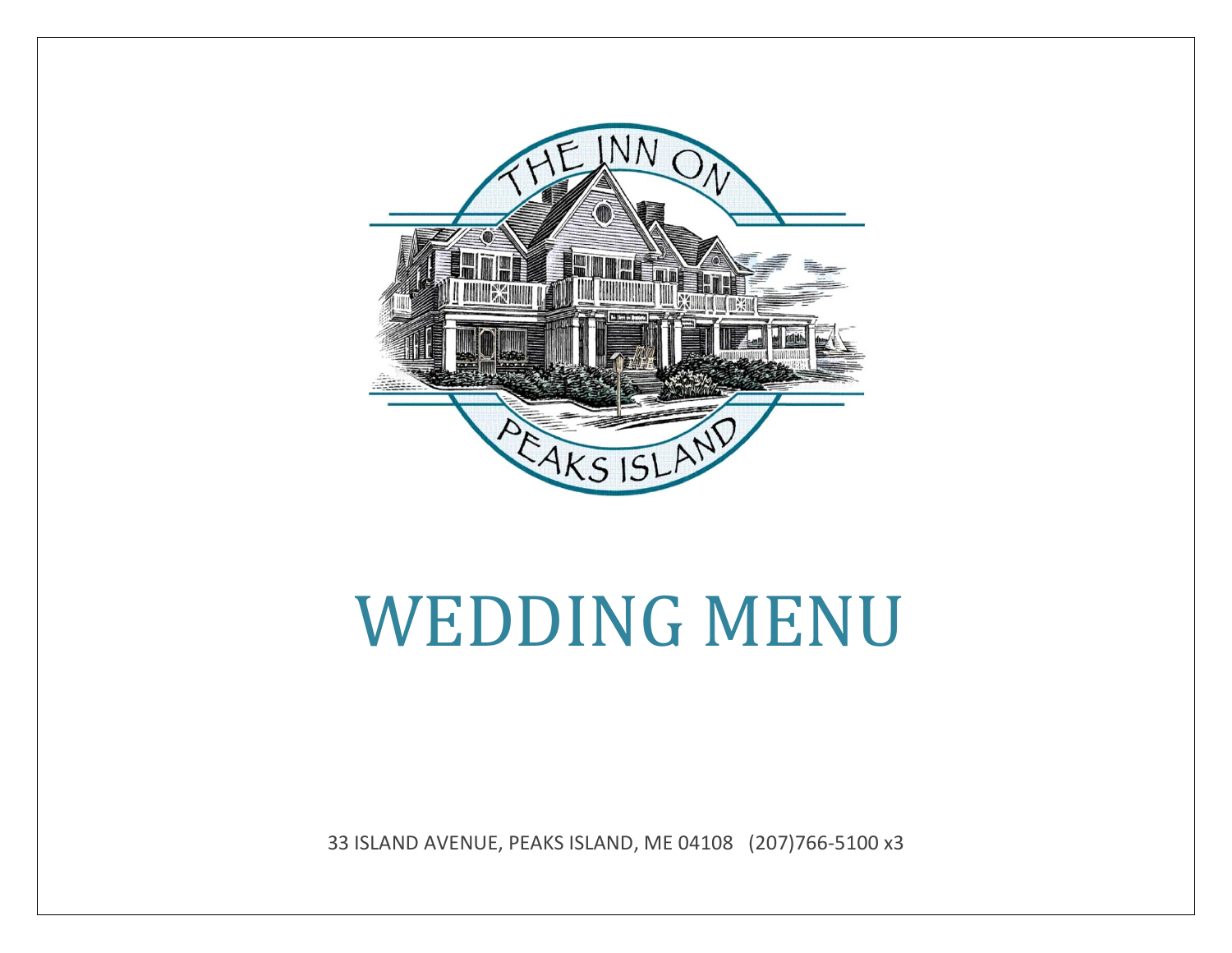# **Hors D' Oeuvres Displays**

| Vegetable Crudités with Dip                       | \$125 |
|---------------------------------------------------|-------|
| Cheese, Fruit & Cracker Tray                      | \$185 |
| Brie en Croute with Fresh Fruits, Crackers &      | \$165 |
| <b>French Bread</b>                               |       |
| Scallion Hummus with Toasted Pita (or Crackers    | \$95  |
| Grilled Vegetable Platter with Balsamic Reduction | \$140 |
|                                                   |       |
| Herbed Lollipop Lamb Chops with Tzatziki          | \$190 |
| Jumbo Shrimp Cocktail                             | \$140 |
| <b>Export Ale Mussels</b>                         | \$120 |
| Maine Smoked Seafood Platter                      | \$240 |
| Smoked Salmon Platter                             | \$230 |
| <b>Chocolate Dipped Strawberries</b>              | \$85  |

#### **Butlered**

*Prices based on quantities of 50 pieces* 

| Mild Sausage Stuffed Mushrooms            | \$85   |
|-------------------------------------------|--------|
| <b>Crab Stuffed Mushrooms</b>             | \$120  |
|                                           |        |
| Mini Beef Wellington                      | \$135  |
| Garlic Sausage Slider with Dipping Sauce  | \$100  |
| <b>Pork Dumplings</b>                     | \$115  |
| <b>Prosciutto Wrapped Scallops</b>        | \$140  |
| Prosciutto Wrapped Asparagus              | \$125  |
| <b>Prosciutto Wrapped Melon</b>           | \$125  |
| Prosciutto Wrapped Dates (Baked)          | \$125  |
| <b>Pork Dumplings</b>                     | \$115  |
| Vegetable Spring Rolls                    | \$85   |
| Fresh Spanakopita                         | \$115  |
|                                           |        |
| Tuscan Bruschetta                         | \$115  |
|                                           |        |
| Mini Filo w/Brie & Raspberry              | \$115  |
| Scallops Wrapped in Bacon                 | \$140  |
| Bacon Wrapped Casino Shrimp               | \$140  |
| Maine Crab Cakes with Cucumber Dill Sauce | \$140  |
| *Mini Lobster Rolls                       | Market |
| *Lobster Bruschetta                       | Market |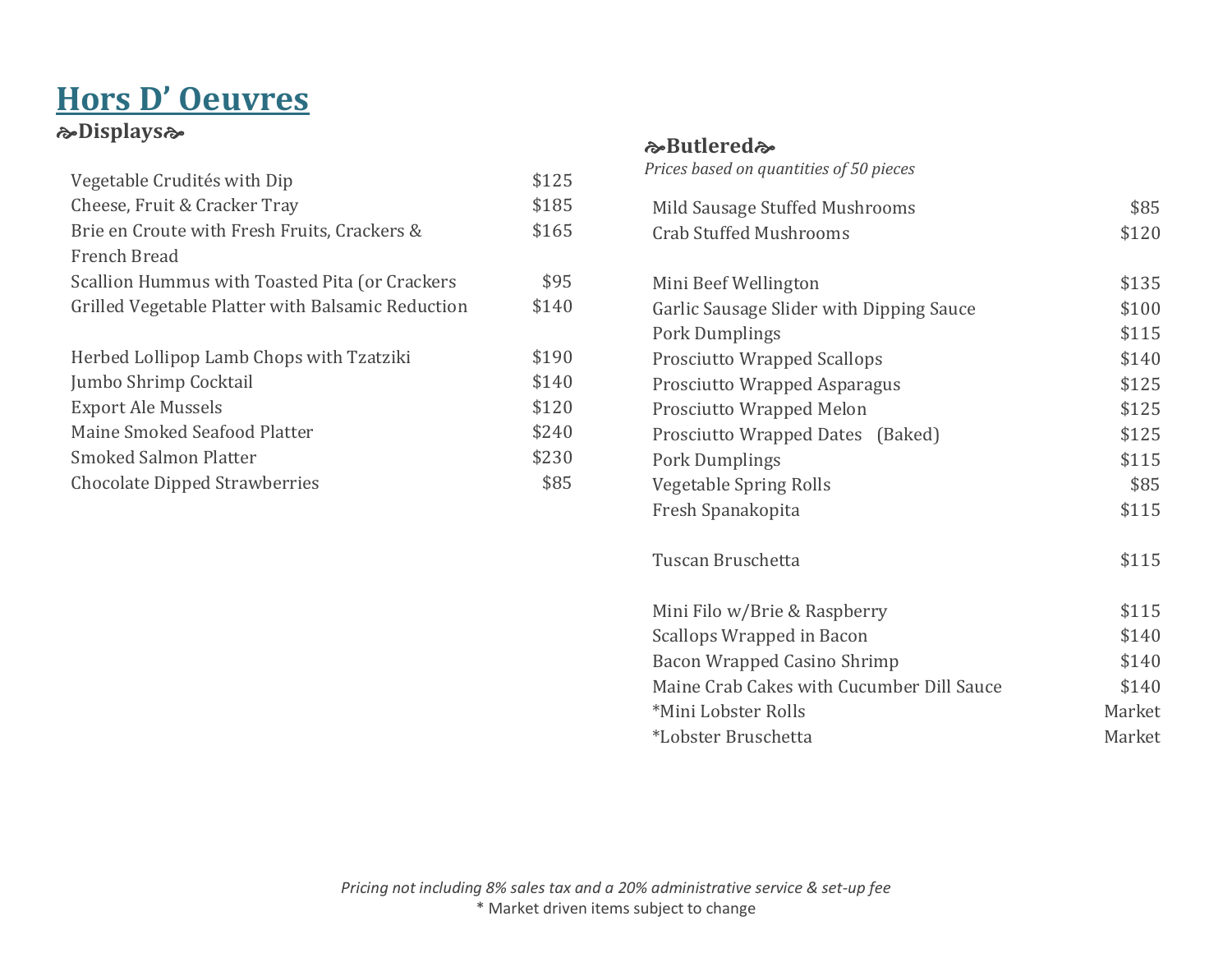# **Jewel Island Buffet Menu**

#### **\$55/Guest**

#### **Soups**

Choose One

• New England Clam Chowder

#### **Salads**

Choose One

- Mesclun Greens with Seasonal Vegetables & Sherry Vinaigrette
- Caesar Salad with Garlic Croutons & Aged Parmesan Cheese
- Cous Cous with Marinated Vegetables & Balsamic Vinaigrette

#### **Entrees**

Choose Three

- Blackened Chicken Breast with Black Bean Mango Salsa
- Chicken Parmesan Served with Penne Pasta & Pomodoro
- Pasta Primavera with Fresh Sautéed Vegetables & Lemon Pepper Sauce
- Butternut Squash Ravioli Drizzled with a Marsala Herb Cream
- Chicken Marsala
- Haddock with Lemon Butter Crumb
- Mediterranean Beef Tips with Tomato, Feta & Capers
- Stuffed Pork Loin with Andouille Sausage, Spinach, Buttermilk Stuffing & Spanish Sauce
- Baked Haddock Au Gratin
- Beef Stroganoff

#### *Complete with dinner rolls & Chef's choice of starch & seasonal fresh vegetable*

# **Great Diamond Buffet Menu**

**\$65/Guest** 

### **Soups**

Choose One

- Lobster Bisque
- Cioppino (Seafood Stew)
- New England Clam Chowder

### **Salads**

Choose One

- Mesclun Greens with Seasonal Vegetables & Sherry Vinaigrette
- Classic Caesar
- Field Greens with Pistachios & Caramelized Onions with Balsamic Vinaigrette
- Vine Ripe Tomato Display with Fresh Mozzarella
- Mesclun Greens Topped with Garden Vegetables, Kalamata Olives, Feta Cheese, Pepperoncini & Greek Vinaigrette

### **Entrees**

Choose Three

- Baked Stuffed Haddock with Crab Stuffing & Lobster Cream Sauce
- Carved Prime Rib with Au Jus
- Teriyaki Pineapple Salmon (Ginger-Honey)
- Gorgonzola Beef Tips with Mushroom-Bacon Cream Sauce
- Spinach & Eggplant Four Cheese Napoleon
- Chicken Cordon Bleu
- Chicken Marbella
- Cranberry Sage Stuffed Chicken
- Pork Tenderloin with Green Peppercorn Brandy Sauce
- Butternut Squash Ravioli with Cranberry Cream

*Complete with dinner rolls & Chef's choice of starch & seasonal fresh vegetable*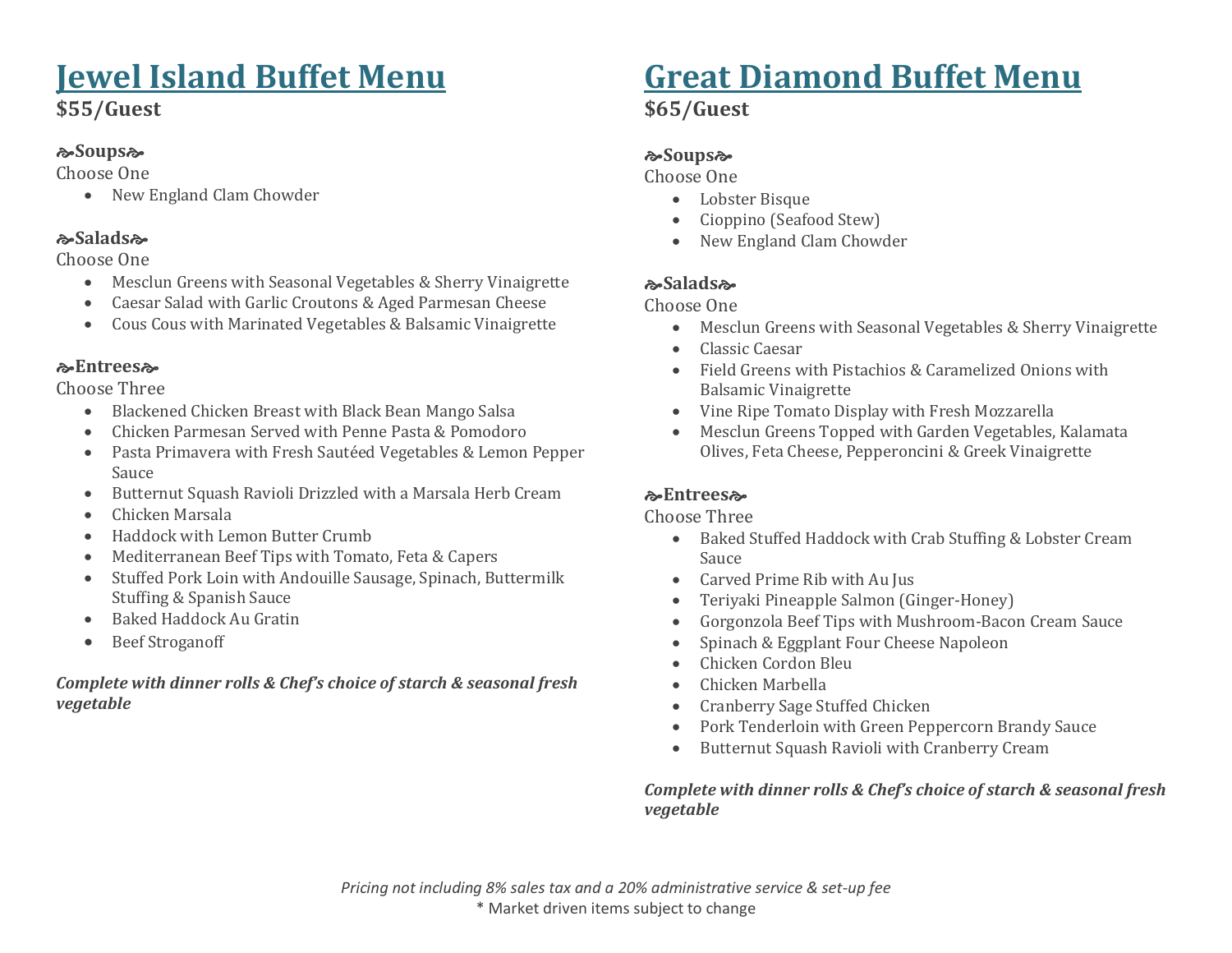# **Steamed Maine Lobster Feast Buffet Menu**

#### **Price per guest is market driven**

- New England Clam Chowder
- Steamed Mussels Served in a Classic White Wine, Garlic & Butter Sauce
- 1¼ Pound Maine Lobster\*
- Corn on the Cob
- Turned Red Bliss Potatoes
- Assorted Breads & Butter

#### *Chicken, beef or vegetarian options available*



# **Plated Dinner Menu**

Dinners include choice of soup *OR* salad,

#### **Soups**

Choose One

- New England Clam Chowder
- Lobster Bisque
- Cioppiono (Seafood Stew)

#### **Salads**

Choose One

- Field Greens with Pistachios & Caramelized Onions with Balsamic Vinaigrette
- Vine Ripe Tomato Display with Fresh Mozzarella
- Cous Cous with Marinated Vegetables & Balsamic Vinaigrette
- Mesclun Greens Topped with Garden Vegetables, Kalamata Olives, Feta Cheese, Pepperoncini & Greek Vinaigrette

#### **Entrees**

| Choose Two                                                  |               |
|-------------------------------------------------------------|---------------|
| Butternut Squash Ravioli Drizzled with a Marsala Herb Cream | \$65          |
| Sauce                                                       |               |
| Filet of Salmon Topped with a Citrus Fruit Salsa            | \$70          |
| Crab Stuffed Flounder                                       | \$70          |
| Grilled Rack of Lamb with Merlot Glaze                      | \$75          |
| *Roasted Halibut with a Lobster Cream Sauce                 | \$70          |
| Filet Mignon                                                | \$70          |
| Filet Mignon & Maine Lobster Tail                           | \$85          |
| Baked Scallops Au Gratin with a Mushroom Cream Sauce        | \$70          |
| <b>Eggplant Milanese</b>                                    | \$65          |
| Chicken Marbella                                            | \$65          |
| Prime Rib Au Jus                                            | \$70          |
| *Maine Lobster                                              | <b>Market</b> |

*Complete with dinner rolls & Chef's choice of starch seasonal fresh vegetable*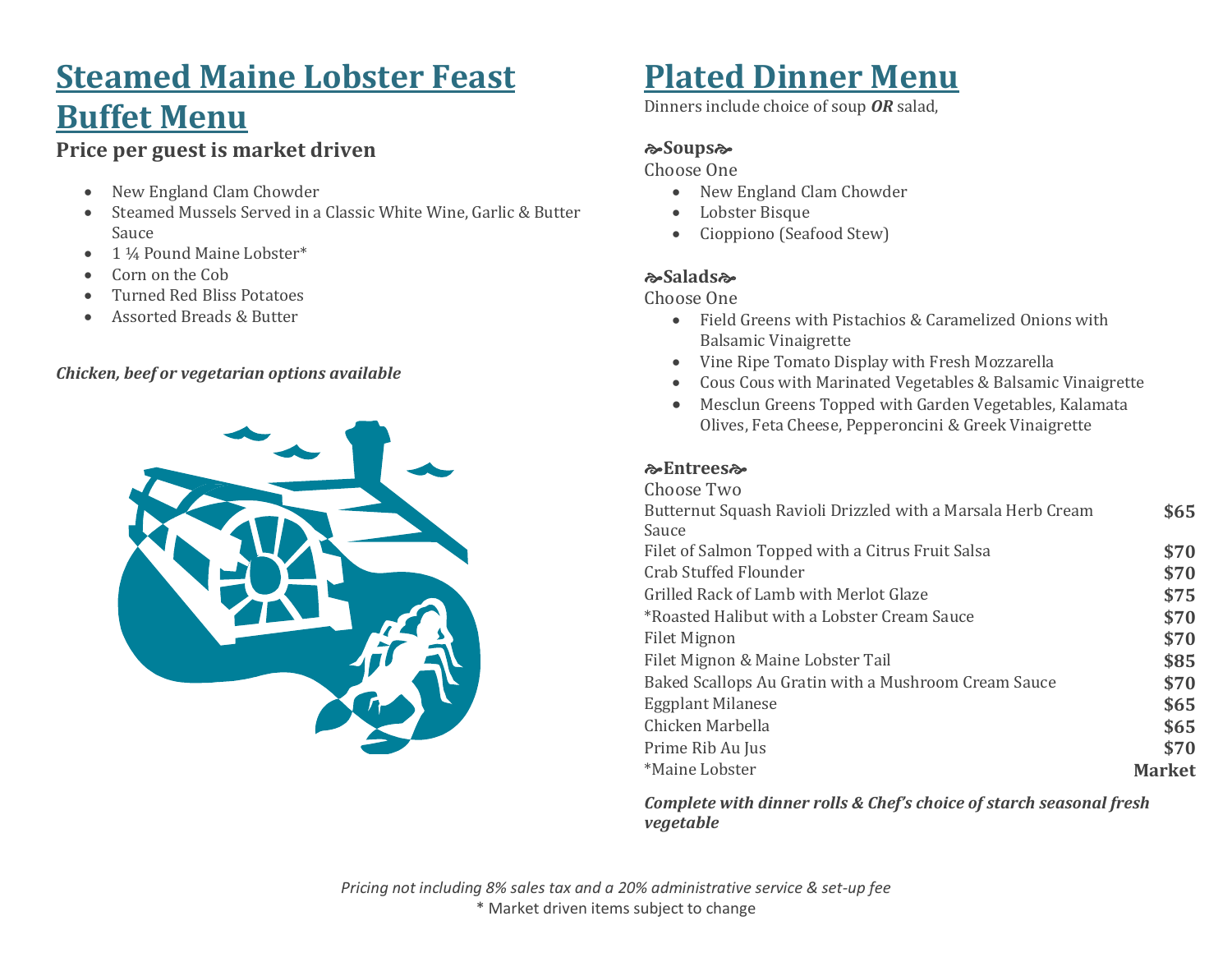# **The Castaway Dinner Package**

#### *\$75/Guest*

#### **Hors D'oeuvres**

- Vegetable Crudités with Dip
- Cheese, Fruit & Cracker Tray
- Jumbo Shrimp Cocktail

#### **Buffet Dinner**

#### **Soup**

• New England Clam Chowder

#### **Salad**

Mesclun Greens with Seasonal Vegetables & Sherry Vinaigrette

#### **Entrees**

- Butternut Squash Ravioli Drizzled with a Marsala Herb Cream
- Haddock with Lemon Butter Crumb
- Mediterranean Beef Tips with Tomato, Feta & Capers

#### *Complete with dinner rolls & Chef's choice of starch & seasonal fresh vegetable*

# **Suggested Beverage Service**

### **\$105 per person including beverage service**

 Open Beer, Wine & Champagne – Including butlered wines at dinner

# **The Bay View Dinner Package**

#### **\$95/Guest**

#### **Hors D'oeuvres**

- Cheese, Fruit & Cracker Tray
- Jumbo Shrimp Cocktail
- Puff Pastry Dijon Chicken
- Mini Filo Ratatouille

#### **Buffet Dinner**

#### **Soup**

Lobster Bisque

#### **Salad**

Vine Ripe Tomato Display with Fresh Mozzarella

#### **Entrees**

- Baked Stuffed Haddock with Crab Stuffing & Lobster Cream Sauce
- Carved Prime Rib with Au Jus
- Spinach and Eggplant 4 Cheese Napoleon

#### *Complete with dinner rolls & Chef's choice of starch & seasonal fresh vegetable*

### **Suggested Beverage Service**

### **\$135 per person including beverage service**

- Open full bar up to call brands Including butlered wines at dinner
- No shots or doubles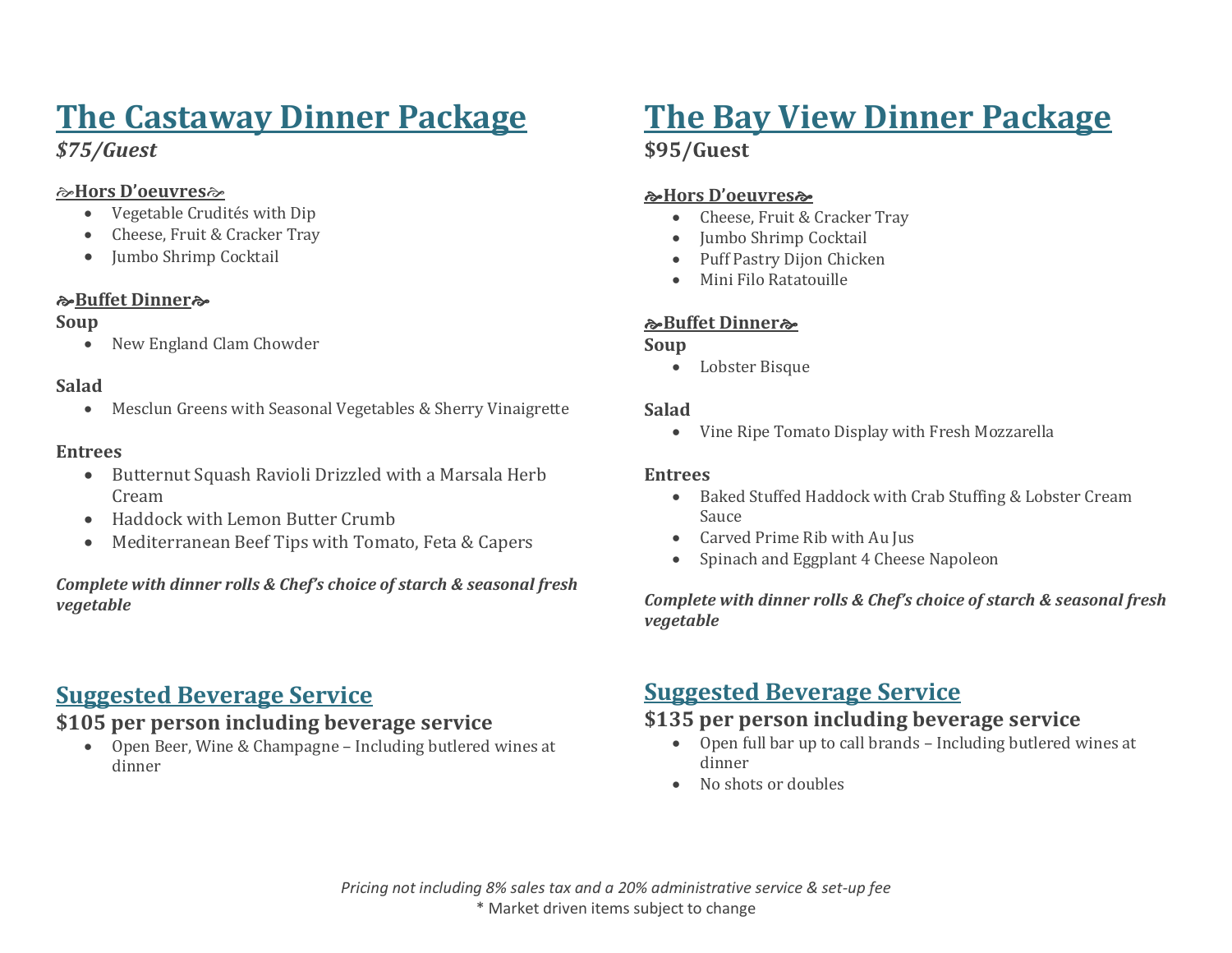# **The Highliner Dinner Package**

#### **\$125/Guest**

#### **Hors D'oeuvres**

- Cheese, Fruit & Cracker Tray
- Jumbo Shrimp Cocktail
- Raw Bar
- Scallops Wrapped in Bacon
- Maine Crab Cakes with Cucumber Dill Sauce
- Mini Lobster Rolls

#### **Plated Dinner**

#### **Soup**

Chilled Garden Gazpacho with Lobster

#### **Salad**

 Field Greens with Pistachios & Caramelized Onions with Balsamic Vinaigrette

#### **Entrees**

- Roasted Halibut with a Lobster Cream Sauce
- Filet Mignon & Maine Lobster Tail

*Complete with dinner rolls & Chef's choice of starch & seasonal fresh vegetable*

# **Suggested Beverage Service**

### **\$165 per person including beverage service**

- Open full bar Including butlered wines at dinner
- No Shots or Doubles

# **Desserts**

**\$5/Guest**

**Assorted Cakes & Cheesecakes**

#### **Cupcake Display**

Chocolate & Vanilla

**Assorted Petit Fours & Macaroons**

**Assorted Pies**

**& Candy Bar &** 

**Ice Cream Bar**

# **Children's Menu**

**\$15/Child** – 10 & Under All children's meals served with Fries & a Pickle

**Chicken Tenders** All white tenders with Fries & BBQ Sauce

### **Macaroni and Cheese**

**Grilled Cheese** White Bread with American Cheese

### **Children's Buffet \$20/Child** – 10 & Under

Choose 2 options, Fries Included